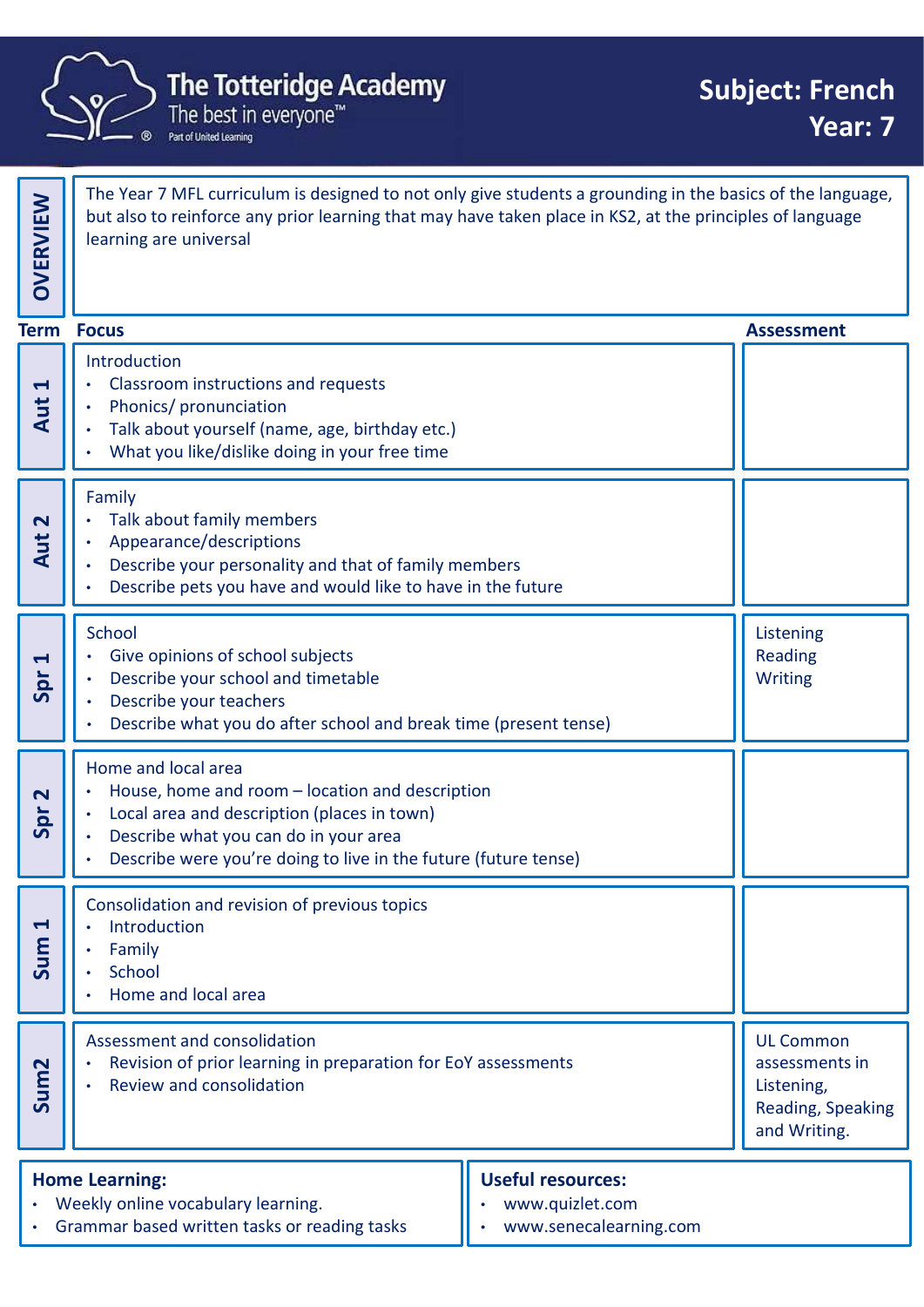

addition to giving them a firm grounding in French grammar in preparation for the GCSE, should they opt  $\parallel$ All students in Year's will continue to develop their skill<br>addition to giving them a firm grounding in French gram<br>to continue at KS4. **Holidavs • The Totteridge Academy**<br>
• The best in everyone<sup>ns</sup><br>
• The best in everyone<sup>ns</sup><br>
• The best in everyone<sup>ns</sup><br>
• All students in Year 8 will continue to develop their skills in Listening, Reading, W<br> **All students in Year** • Talk about usual holidays and preferred holidays. • Describe your ideal holiday. **• Subject**<br>
• The best in everyone"<br>
• The best in everyone"<br>
• The division is everyone"<br>
• All students in Year 8 will continue to develop their skills in Listening, Reading<br>
addition to giving them a firm grounding in Going out and staying in • TV/ films/music All students in Year 8 will continue to develop their skills in Listening, Reading, Wr<br>addition to giving them a firm grounding in French grammar in preparation for the<br>to continue at KS4.<br>Holidays<br>• Transport-opinions and **Example 18 Automobility of the School School School School School School School School School School School School School School School School School School School School School School School School School School School S** Listening Reading Many Transport-opinions and reasons<br>
The didays<br>
The diversion of the control of the distribution of the distribution of the distribution of the control of the distribution of the part of the part of the part of the part o Routine and Health **Follogy**<br>
• Transport-opinions and reasons<br>
• Tolk about usual holidays and preferred holidays.<br>
• Describe a past holiday, where you went and what you did.<br>
• TV films (mealth and staying in<br>
• Future and staying in<br>
• F Exercibe *o past holiday*, where you went and what you did.<br>
Describe *o past holiday*, where you went and what you did.<br>
Specible *o past holiday*, where you went and what you did.<br>
Spread in Concert film (concert<br>
Descri School and future plans. • What you do on a typical day at school (including extra-curricular activities) Your opinion about school rules What a grown up you know does for a living. • Discuss ideal jobs and ambitions.  $\begin{bmatrix} 1 \\ 2 \\ 3 \end{bmatrix}$   $\cdot$  Holidays<br>  $\cdot$  Going and staying in<br>  $\cdot$  Routine and Health UL Common assessments in Listening, Reading, Speaking and Writing.<br>
and Writing.<br>
and Writing.<br>
and Writing. The Totteridge Academy<br>
The Totteridge Academy<br>
The best in everyone"<br> **Subject: French/Spanish**<br>
Year: 8<br>
Mall students in Year 8 will continue to develop their skills in Listening, Reading, Writing and Speaking, in<br>
addi Consolidation and revision of previous topics **Holidavs** • Going and staying in • Routine and Health School and future plans Assessment and consolidation • Eating habits-healthy and unhealthy diet<br>• Illnesses and injuries<br>• Mat you do on a typical day at school (including extra-curricular activities)<br>• What a grown up ou know does for a living.<br>• What a grown up ou know doe • Review and consolidation

All students in Year 8 will continue to develop their skills in Listening, Reading, Writing and Speaking, in

## Home Learning: Weekly online vocabulary learning. • Grammar based written tasks or reading tasks Useful resources: • www.quizlet.com • www.senecalearning.com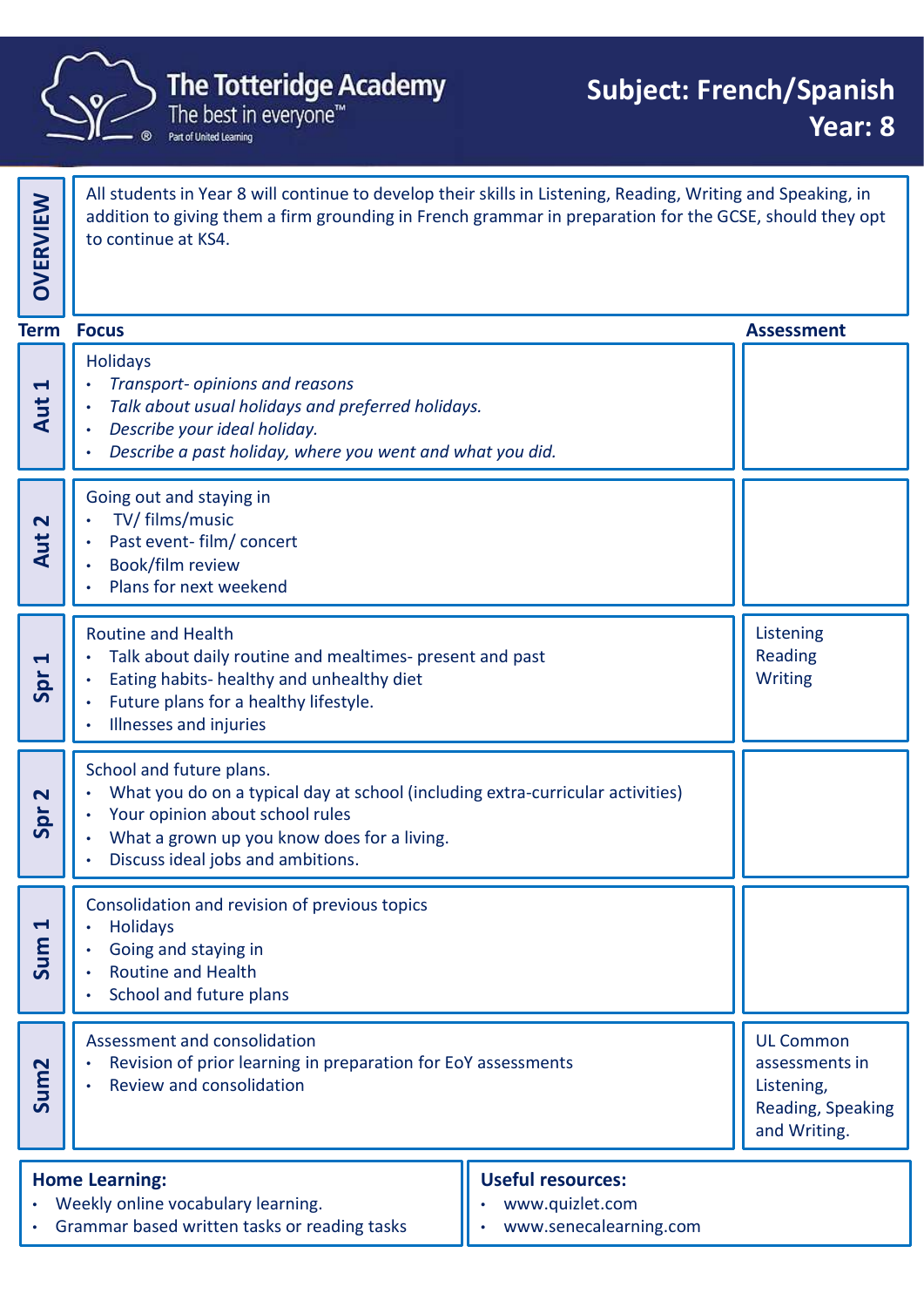

All students in Year 9 will continue to develop their skills in Listening, Reading, Writing and Speaking, in addition to giving them a firm grounding in French grammar in preparation for the GCSE, should they opt  $\parallel$ All students in Year's will continue to develop their skill<br>addition to giving them a firm grounding in French gram<br>to continue at KS4. Family relationships • Describing family members **• Describing School and The Totteridge Academy**<br>
• Produbbet temperature were young with different skills in Listening, Reading, Writing and addition to giving them a firm grounding in French grammar in preparation for th • Discussing what you do with your family and when (3 time frames) Festivals and traditions • Food • Festivals celebrate in French/Spanish-speaking countries • Comparisons between festivals in the UK and French/Spanish speaking **PARTICUSE CONTROVER CONTROVER CONTROLLER CONTROLLER CONTROLLER CONTROLLER CONTROLLER CONTROLLER CONTROLLER CONTROLLER CONTROLLER CONTROLLER CONTROLLER CONTROLLER CONTROLLER CONTROLLER CONTROLLER CONTROLLER CONTROLLER CONT** City or region in a French/Spanish speaking country • Describe the area where you live and give your opinion A French/Spanish speaking place you would you like to visit and why **Allack** Writing An interesting visit/day out/excursion you have recently done • Compare a French/Spanish speaking area with where you live Listening Reading Example To<br>
The mily relationships<br>
Conscribing family members<br>
Discussing what you do with your family members<br>
Conserving your relationship with different family members<br>
Conservations between french/Spanish-speaking co Bescribing your relationship with direct tramily member<br>
Spread with your family and when (3 time<br>
Festivals and traditions<br>
Festivals celebrate in French/Spanish-speaking countries<br>
City or region in a French/Spanish spea  $\begin{array}{c}\n\mathbf{S} \\
\mathbf{S} \\
\mathbf{B} \\
\mathbf{B} \\
\mathbf{C}\n\end{array}$   $\begin{array}{c}\n\mathbf{F} \\
\mathbf{F} \\
\mathbf{F} \\
\mathbf{C}\n\end{array}$   $\begin{array}{c}\n\mathbf{F} \\
\mathbf{F} \\
\mathbf{F} \\
\mathbf{C}\n\end{array}$   $\begin{array}{c}\n\mathbf{F} \\
\mathbf{F} \\
\mathbf{F} \\
\mathbf{F}\n\end{array}$   $\begin{array}{c}\n\mathbf{F} \\
\mathbf{F} \\
\mathbf{F} \\
\mathbf{F}\n\end$ UL Common assessments in Listening, Reading, Speaking and Writing.<br>
and Writing.<br>
and Writing.<br>
and Writing. The Totteridge Academy<br>
The Lotteridge Academy<br>
The best in everyone"<br> **Subject: French/Spanish**<br>
Year: 9<br>
all students in Year 9 will continue to develop their skills in Listening, Reading, Writing and Speaking, in<br>
addit Home Learning: Weekly online vocabulary learning. • Grammar based written tasks or reading tasks Useful resources: • www.quizlet.com • www.senecalearning.com The world around us (environmental issues and solutions, human rights etc.) • Describe the environmental problems in your region **Solutions** • Problems in the past • Opinion about fair trade/volunteering/charity fundraising/helping others Consolidation and revision of previous topics • Family relationships • Festivals and traditions • The world around us Assessment and consolidation • A French/Spanish speaking place you would you like to visit and why<br>
• An interesting visit/day out/excursion you have recently done<br>
• Compare a French/Spanish speaking area with where you live<br>
• Solutions<br>
• Problems • Review and consolidation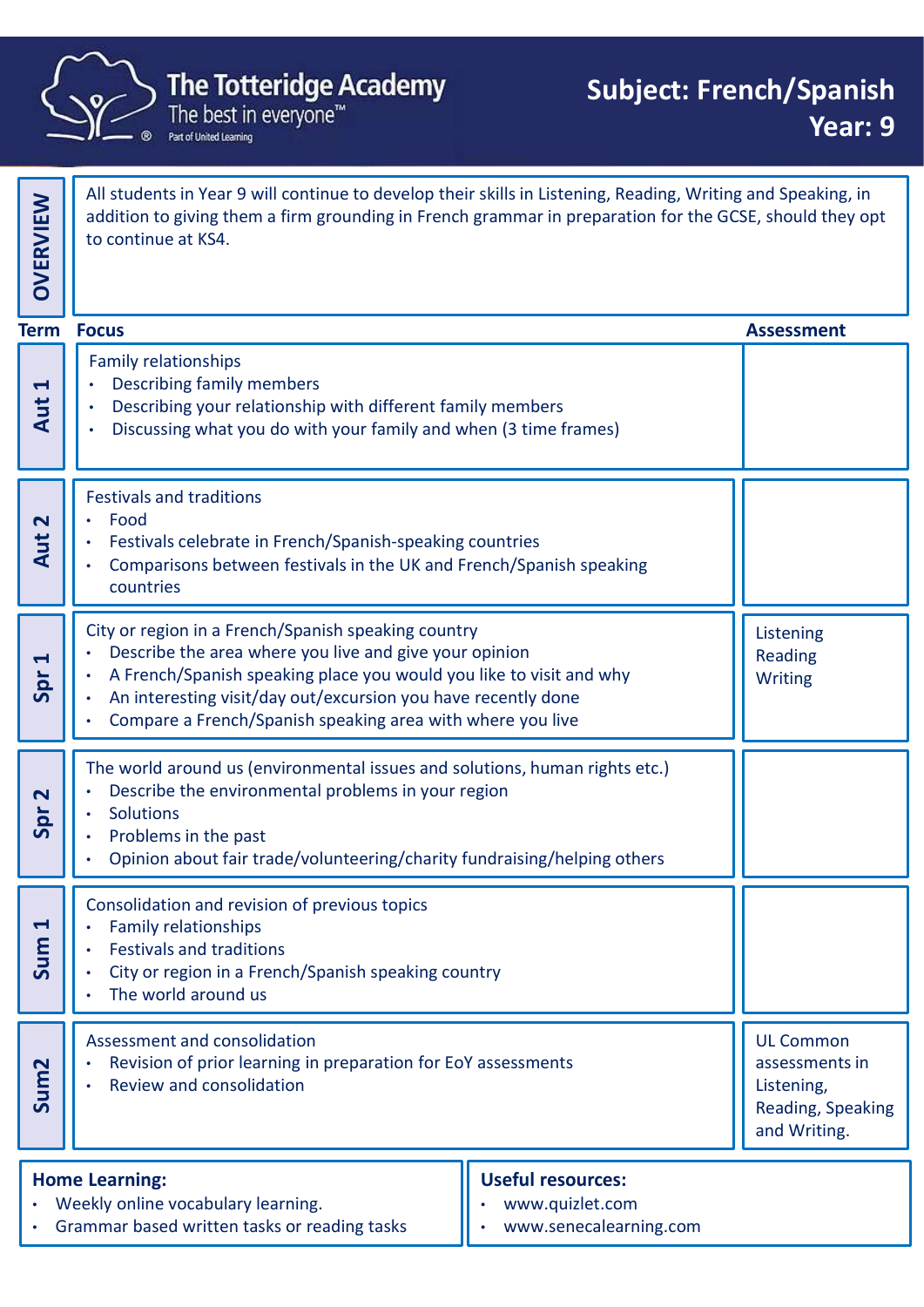

|                                                                                                                                                                                                   | <b>The Totteridge Academy</b><br>The best in everyone™<br>Part of United Learning                                                                                                                                                                                                            |                                                                                | <b>Subject: French/Spanish</b><br><b>Year: 10</b>                              |
|---------------------------------------------------------------------------------------------------------------------------------------------------------------------------------------------------|----------------------------------------------------------------------------------------------------------------------------------------------------------------------------------------------------------------------------------------------------------------------------------------------|--------------------------------------------------------------------------------|--------------------------------------------------------------------------------|
| <b>OVERVIEW</b>                                                                                                                                                                                   | Students who have opted to continue French to GCSE level will follow the AQA GCSE course. The course is<br>split into 3 themes:<br>THEME 1: Identity and Culture<br>THEME 2: Local, national, international and global areas of interest<br>THEME 3: Current and future study and employment |                                                                                |                                                                                |
|                                                                                                                                                                                                   | <b>Term Focus</b>                                                                                                                                                                                                                                                                            |                                                                                | <b>Assessment</b>                                                              |
| $\blacktriangleleft$<br>Aut                                                                                                                                                                       | Theme 1: Identity and Culture<br>Unit 1.1: Me, my family and friends<br>$\bullet$                                                                                                                                                                                                            |                                                                                | Listening and<br><b>Reading</b>                                                |
| $\overline{\mathbf{C}}$<br>Aut                                                                                                                                                                    | Theme 1: Identity and Culture<br>$\bullet$<br>Unit 1.2: Technology in everyday life<br>Unit 1.3: Free time<br>$\bullet$                                                                                                                                                                      |                                                                                | Writing<br>Q1: Photo task<br>Q2: Translation<br>Q3: Extended<br>writing        |
| $\blacktriangleleft$<br>Spr                                                                                                                                                                       | Theme 2: Local, national, international and global areas of interest<br>Unit 2.1: Home, town, neighbourhood and region<br>Unit 2.3: Global issues                                                                                                                                            |                                                                                | Listening and<br>Reading                                                       |
| $\overline{\mathbf{C}}$<br>Spr                                                                                                                                                                    | Theme 3: Current and future study and employment<br>Unit 3.1: My studies<br>$\bullet$<br>Unit 3.2: Life at school/college<br>$\bullet$<br>Unit 3.3: Education post-16<br>$\bullet$                                                                                                           |                                                                                | <b>Writing</b><br>Q1: Photo task<br>Q2: Translation<br>Q3: Extended<br>writing |
| $\blacktriangleleft$<br>Sum                                                                                                                                                                       | <b>Consolidation and revision</b><br>Time markers and 3 time frames<br><b>Reading and translating</b><br>Listening and vocabulary learning<br>$\bullet$                                                                                                                                      |                                                                                | Listening and<br>Reading                                                       |
| Sum <sub>2</sub>                                                                                                                                                                                  | Assessment and consolidation<br>Revision of prior learning in preparation for EoY assessments<br>$\bullet$<br><b>Review and consolidation</b><br>$\bullet$<br>Theme 1: Identity and Culture<br>Unit 1.4: Customs and festivals<br>$\bullet$                                                  | <b>Writing</b><br>Q1: Photo task<br>Q2: Translation<br>Q3: Extended<br>writing |                                                                                |
| <b>Useful resources:</b><br><b>Home Learning:</b><br>Weekly online vocabulary learning.<br>www.quizlet.com<br>$\bullet$<br>Grammar based written tasks or reading tasks<br>www.senecalearning.com |                                                                                                                                                                                                                                                                                              |                                                                                |                                                                                |